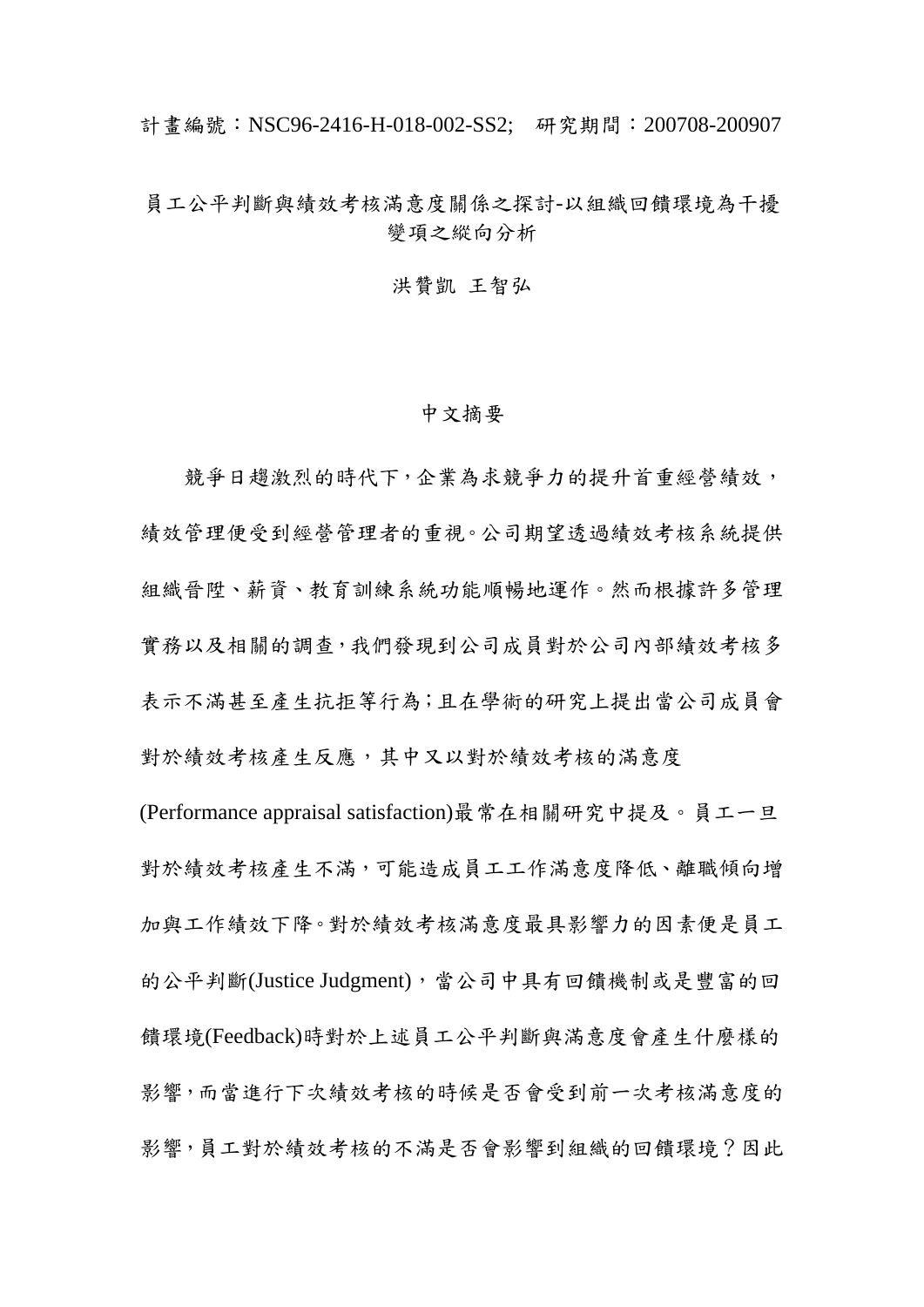本研究擬從此一觀點做切入,瞭解員工對於績效考核的滿意程度,以 及探討公平判斷與績效考核滿意度之間的關係,在不同的回饋環境下 對於公平判斷與績效考核滿意度的影響。此外針對上述關係的動態變 化,我們期望透過不同時間點進行研究調查,能夠過本研究建立架構 以便更能瞭解此一過程的變化,本研究擬採用階層線性模式(HLM) 方法進行統計分析,以期更能瞭解群體層次與時間因素對於個人因素 (如公平判斷與滿意度)的影響。希望透過本研究對學術在績效考核滿 意度的過程面向提供一較為清楚的因果關係,對於實務運作提供一運 作的機制,並幫助主管如何透過公平制度的建立與回饋環境的塑造來 提升員工績效考核滿意度。

## 英文摘要

In such an increasingly competitive era, what business managers always think about is business performance. Gradually, performance management has been noticed by top management. Organizations expect that they can provide information through performance appraisal system to support organizational promotion, salary and to help training function running smoothly. However, according to many management practices and relevant survey, there are more and more employees showing their dissatisfaction with internal performance appraisal system or even resisting it. Furthermore, researchers argued that many employees would react their feeling for the performance appraisal of their organizations, especially performance appraisal satisfaction. Once employees are dissatisfied with performance appraisal system, it would cause the employee <sub>J</sub> s lower job satisfaction, increasing intention to quit and lower